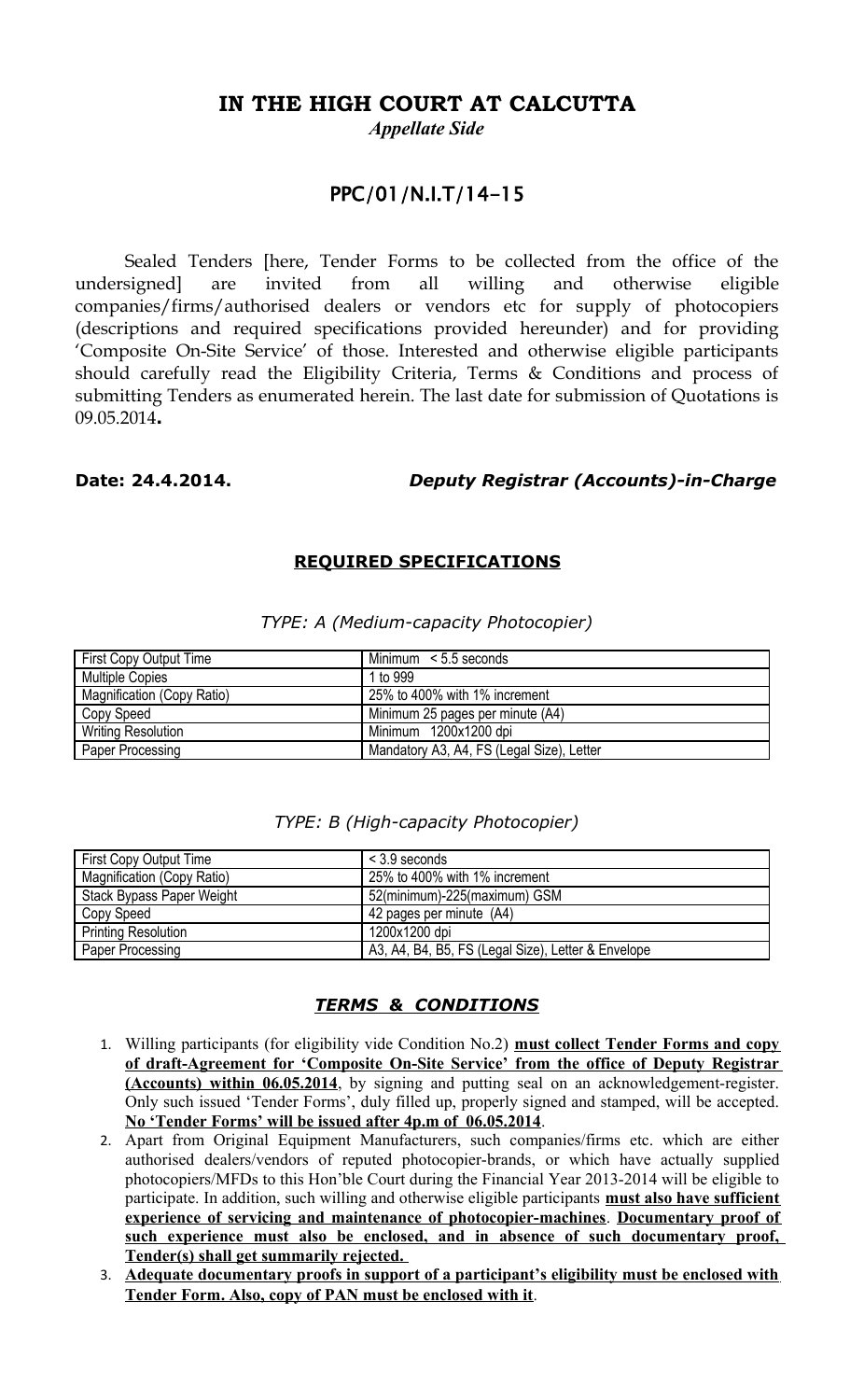- 4. Participants should have to quote/offer 'Buy Back Value' of 2(two) old 'XEROX'-brand equipments and 1(one) KM Bizhub-164 which this Hon'ble Court intends to dispose of.
- 5. Tenders should be submitted in sealed envelopes (sealed with shellac, not merely stapled, or pasted, or closed with adhesive-tapes) and must be properly stamped (with company's/firm's seal) and signed. **No Tenders, even if sent by post, will be received after 4pm of 9.5.2014**.
- 6. **Envelopes containing Tender Forms should be superscribed 'PPC/01' and must be addressed to Deputy Registrar (Accounts)**.
- 7. Such Tenders which are not in conformity with the 'Terms & Conditions' shall not be considered and will be summarily rejected.
- 8. The Hon'ble Court is not bound to accept the lowest bid, may reject any or some or all Tenders and may also cancel the Tender process at any point of time.

XXXXXXXXXXXXXXXXXXXXXXXX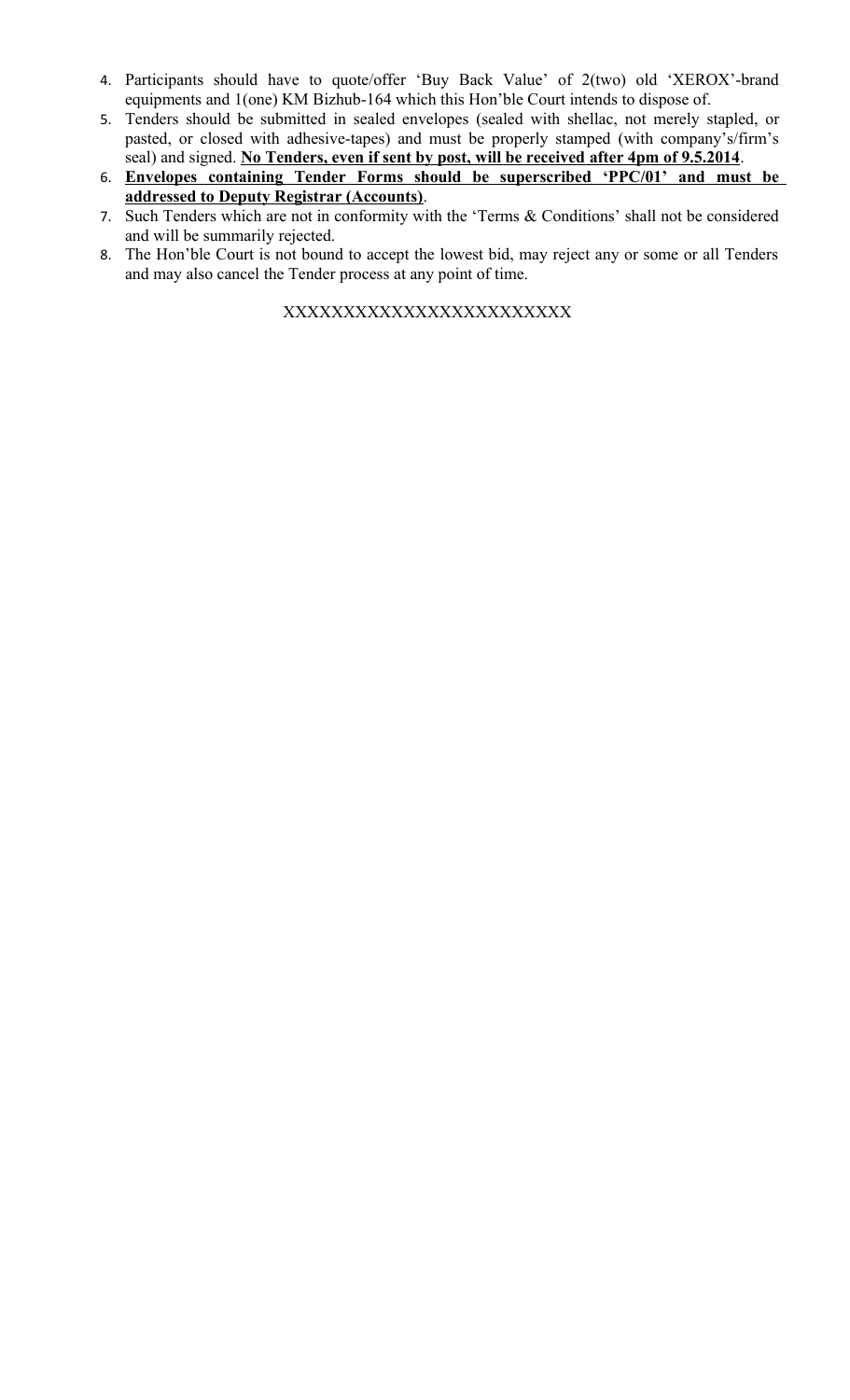Form No.: \_\_\_\_\_\_ /PPC/N.I.T/01/14-15

To Deputy Registrar (Accounts) High Court, A.S, Calcutta.

Ref: N.I.T No. PPC/01/N.I.T/14-15 dated 21.4.2014

# **Type: A (for Medium-Capacity Photocopier) No.1** *Model Offered: \_\_\_\_\_\_\_\_\_\_\_\_\_\_\_\_\_\_\_\_\_\_\_\_\_\_\_\_\_\_\_\_\_\_\_\_\_\_\_*  Specification Compliance: Yes/No Capacity of Offered Model \* First Copy Output Time Multiple Copies Magnification (Copy Ratio) Copy Speed Writing Resolution Paper Processing **No.2** *Model Offered:* Specification Compliance: Yes/No Capacity of Offered Model \* First Copy Output Time Multiple Copies Magnification (Copy Ratio) Copy Speed Writing Resolution Paper Processing

#### **PART 'A' : Technical Specification Compliance Statement**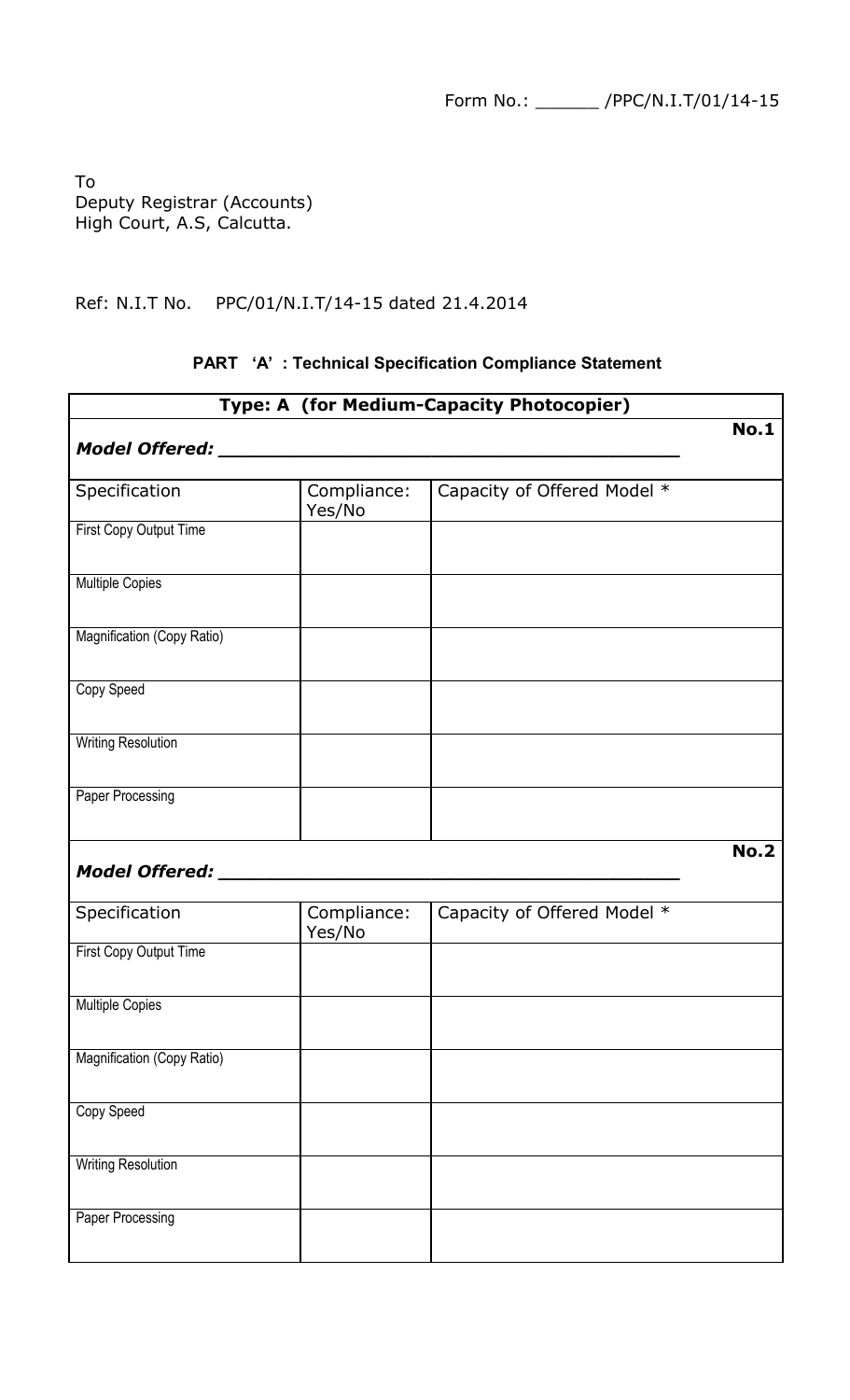### **Type: B (for High-Capacity Photocopier)**

#### *Model Offered:* \_\_\_

| Specification                 | Compliance:<br>Yes/No | Capacity of Offered Model * |
|-------------------------------|-----------------------|-----------------------------|
| <b>First Copy Output Time</b> |                       |                             |
| Magnification (Copy Ratio)    |                       |                             |
| Stack By-Pass Paper Weight    |                       |                             |
| Copy Speed                    |                       |                             |
| <b>Printing Resolution</b>    |                       |                             |
| Paper Processing              |                       |                             |
|                               |                       | <b>No.2</b>                 |

# *Model Offered: \_\_\_\_\_\_\_\_\_\_\_\_\_\_\_\_\_\_\_\_\_\_\_\_\_\_\_\_\_\_\_\_\_\_\_\_\_\_\_*

| Specification | Yes/No | <sup>1</sup> Compliance:   Capacity of Offered Model * |
|---------------|--------|--------------------------------------------------------|

| First Copy Output Time     |  |
|----------------------------|--|
|                            |  |
|                            |  |
|                            |  |
| Magnification (Copy Ratio) |  |
|                            |  |
|                            |  |
|                            |  |
| Stack By-Pass Paper Weight |  |
|                            |  |
|                            |  |
|                            |  |
|                            |  |
| Copy Speed                 |  |
|                            |  |
|                            |  |
|                            |  |
| <b>Printing Resolution</b> |  |
|                            |  |
|                            |  |
|                            |  |
| Paper Processing           |  |
|                            |  |
|                            |  |
|                            |  |

 *\* = supporting documents must be enclosed.* 

# **Type: 'A' (Medium-Capacity Photocopier) Make & Model Price** (inclusive of all taxes, charges etc.) ! Composite On-Site Service Charges (inclusive of taxes  $etc.)$  # ! Remarks, if any **No.1 No.2**

# **PART 'B' : Rate**

**No.1**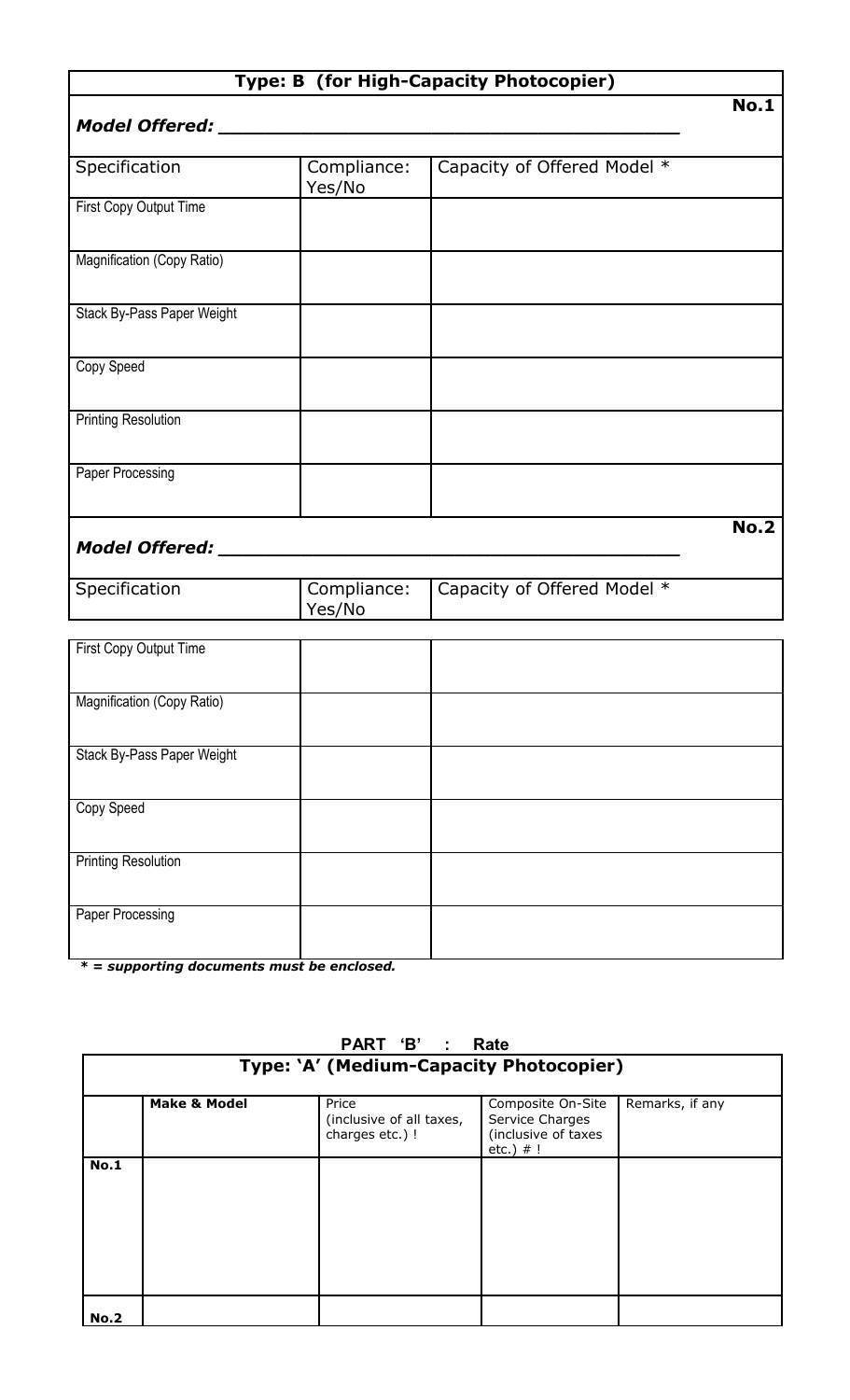|             |                         | Type: 'B' (High-Capacity Photocopier)              |                                                                          |                 |
|-------------|-------------------------|----------------------------------------------------|--------------------------------------------------------------------------|-----------------|
|             | <b>Make &amp; Model</b> | Price<br>(inclusive of all taxes,<br>charges etc.) | Composite On-Site<br>Service Charges<br>(inclusive of taxes<br>etc.) $#$ | Remarks, if any |
| No.1        |                         |                                                    |                                                                          |                 |
| <b>No.2</b> |                         |                                                    |                                                                          |                 |

**# =** *based on the terms enumerated in the draft-Agreement for 'Composite On-Site Service'. ! = all prices should be quoted in 'Rs per unit', inclusive of all taxes, charges etc.*

#### **PART 'C' : Buy Back Bid**

|      |                            | <b>Buy Back Value Offered</b><br>(inclusive of all charges etc.) |
|------|----------------------------|------------------------------------------------------------------|
| No.1 | XEROX 5834LV               |                                                                  |
|      |                            |                                                                  |
| No.2 | <b>XEROX PHASER 3100MP</b> |                                                                  |
|      |                            |                                                                  |
|      |                            |                                                                  |

#### **DECLARATION**

*I am competent to submit this Tender in response to Hon'ble Court's Tender Notice bearing number PPC/01/N.I.T/14-15. I have read and understood the 'Terms & Conditions' laid down in the said Notice. I have also read and understood the contents of the draft-Agreement for 'Composite On-Site Service'.* 

Signature with Date

\_\_\_\_\_\_\_\_\_\_\_\_\_\_\_\_\_\_\_\_\_\_\_\_\_\_\_\_\_\_\_\_

Designation of the Signatory: Stamp:

N.B : - Adequate documentary evidence in support of the participant's eligibility and experience, and copy of participant's PAN should also be enclosed.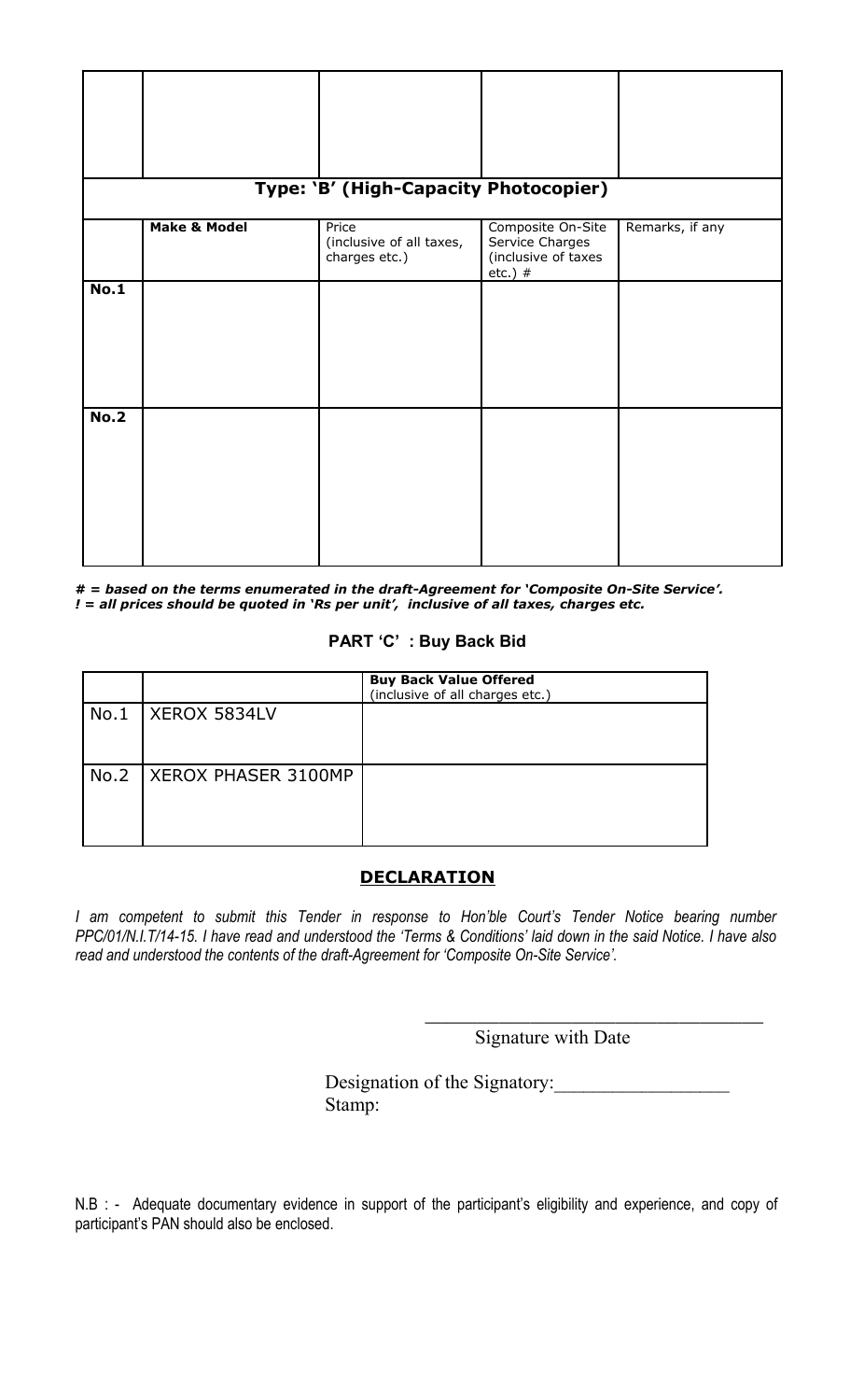#### **'COMPOSITE ON-SITE SERVICE AGREEMENT'**

This "Composite On-Site Service Agreement' is made on this \_ day of \_\_\_\_\_\_\_\_ , 2014 between M/S \_\_\_\_\_\_\_\_\_\_\_\_\_\_\_\_\_\_\_\_\_\_\_\_\_\_\_\_\_\_ , having its registered office at \_\_\_\_\_\_\_\_\_\_\_\_\_\_\_\_\_\_\_\_\_\_\_\_\_\_\_\_\_ (hereinafter referred to as 'Service Provider' or 'SP') of the FIRST PART and Registrar General, High Court, A.S, Calcutta, Kolkata – 700001 (hereinafter referred to as the 'Customer'), represented by \_\_\_\_\_\_\_\_\_\_\_\_\_\_\_\_\_\_\_\_\_, High Court, A.S, Calcutta of the SECOND PART.

In response to the Notice Inviting Tender bearing number PPC/01/N.I.T/14-15 dated \_\_\_\_\_\_\_\_\_\_, the SP submitted its Tender which the Competent Authority of Calcutta High Court accepted and approved and directed the \_\_\_\_\_\_\_\_\_\_\_\_\_\_\_\_\_\_\_\_\_\_\_, A.S to execute this Agreement. As such, the Customer has agreed to entrust the SP with the responsibility of '**Composite On-Site Service'**, subject to terms contained in this Agreement, of \_\_ (\_\_\_\_\_\_) \_\_\_\_\_\_\_\_\_\_\_\_\_ Brand Photocopier Machines of Model No. \_\_\_\_\_\_\_\_\_\_\_\_\_\_\_ and bearing Serial No.(s) \_\_\_\_\_\_\_\_\_\_\_\_\_\_\_\_\_\_\_\_\_\_\_\_\_\_\_\_\_\_\_\_\_ (hereinafter called the 'Equipment(s)' ). Both the parties concerned agree to abide by the terms of this Agreement.

#### A. **SP (SERVICE PROVIDER)**

- 1. Shall be responsible for service [subject to Clause D(3)] , repairing and maintenance of the equipments and its spares etc., and keep those in good working order, and shall attend to servicing of the Equipment **at least once every month**, **apart from service-calls,** irrespective of existence of Warranty Period or not.
- 2. Shall respond as expeditiously as possible, preferably within the same working day, or within 1(one) working day, whenever a complaint, in any form, is lodged.
- 3. Shall, if considered necessary, supply and/or replace, without any additional charge and with the prior approval of the Customer, all such part or parts of the equipment, except consumables, with such part(s) and/or spare(s) which are new. The new/better part(s) that will be replaced against the said old ones shall be the property of the Customer.
- 4. Shall provide service as and when required by the Customer, excluding Sundays and such holidays in which the Customer or any of its representatives will not be available.
- 5. Shall be liable or responsible to the Customer only for such damages caused to the equipments due to any services performed by the SP, and/or use of any such part(s) and/or spare(s) and/or Xerographic supply(s) made/provided by the SP which either do not conform to the specifications approved by the Original Equipment Manufacturer (hereinafter referred to as the OEM) or which are counterfeit.
- 6. Shall be entitled without any let or hindrance to depute its employees or authorised representatives to enter the Customer's premises to inspect and service the equipments.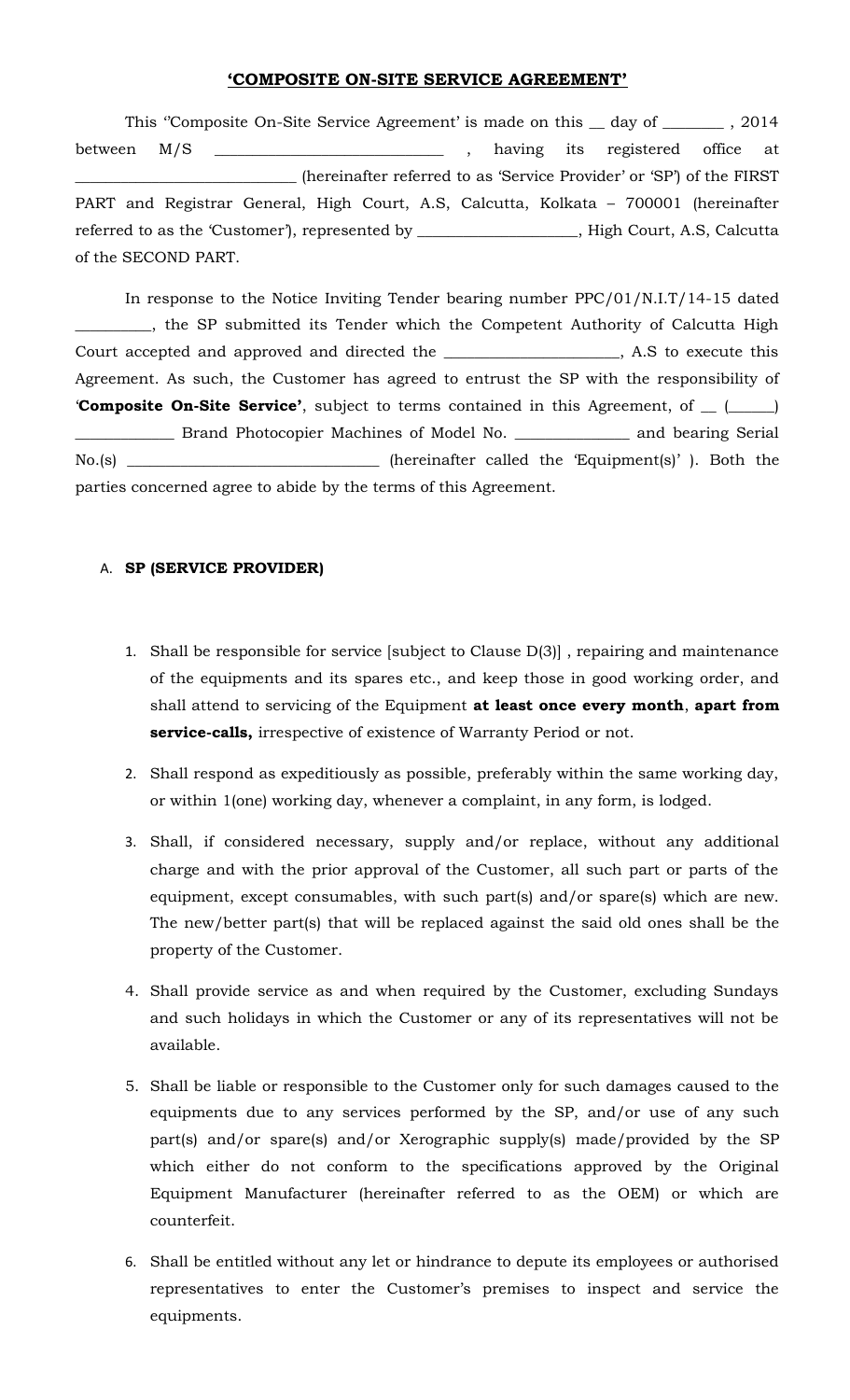- 7. Shall provide, subject to Clauses A(3) & A(5), all supply(s)/spare(s)/part(s) [except consumables, power, paper, staples and other output copy materials], as and when necessary.
- 8. Shall be bound to utilise such consumables (drum cartridge, toner cartridge etc.) that have been / will be procured by the Customer.
- 9. Subject to the Clauses enumerated herein, shall not be held liable for any defects arising out of:
	- a. Servicing/maintenance of the equipment by persons other than those authorised by the SP;
	- b. Use of part(s), spare(s) etc. procured from any third party after the execution of this Agreement;
- 10. Subject to the Clauses enumerated herein, in case of Breach of Term(s) of this Agreement by the Customer, the SP may cancel this Agreement by serving 30 (thirty) days' prior notice to the Customer.
- 11. Shall train at least one Key Operator, for every equipment nominated, by the Customer and deliver User's Manual at the time of execution of this Agreement.
- 12. Shall maintain a 'Service Record Card' of the Equipment and shall obtain endorsement of Deputy Registrar (Judicial), A.S or Assistant Registrar (Paper Book) on it after each servicing.

#### B. **SERVICE CHARGES**

1. The SP shall be entitled to a 'Composite Service Charge' of \_\_\_\_\_\_\_\_\_\_\_\_\_\_\_\_\_\_\_\_\_\_\_\_\_\_\_\_\_\_\_\_\_\_ (inclusive of all applicable taxes etc.), in instalments according to the following 'Payment Schedule', payable by the Customer within 30 (thirty) working days from the date of submission of Bill/Invoice for each Service Period, subject to availability of fund. The 'Payment Schedule' is :

| Date                                                                                                          | Service Period | Instalment of<br><i>Comprehensive</i><br>Maintenance Charge' |
|---------------------------------------------------------------------------------------------------------------|----------------|--------------------------------------------------------------|
| During the $1st$ Year<br>(Warranty Period)                                                                    |                | No additional Charge will<br>be granted.                     |
| After 1 year 3 months                                                                                         |                | 22%                                                          |
| Henceforth, after every<br>three months starting from<br>the 16 <sup>th</sup> month till the 57 <sup>th</sup> |                | 4% for every quarter = $56\%$                                |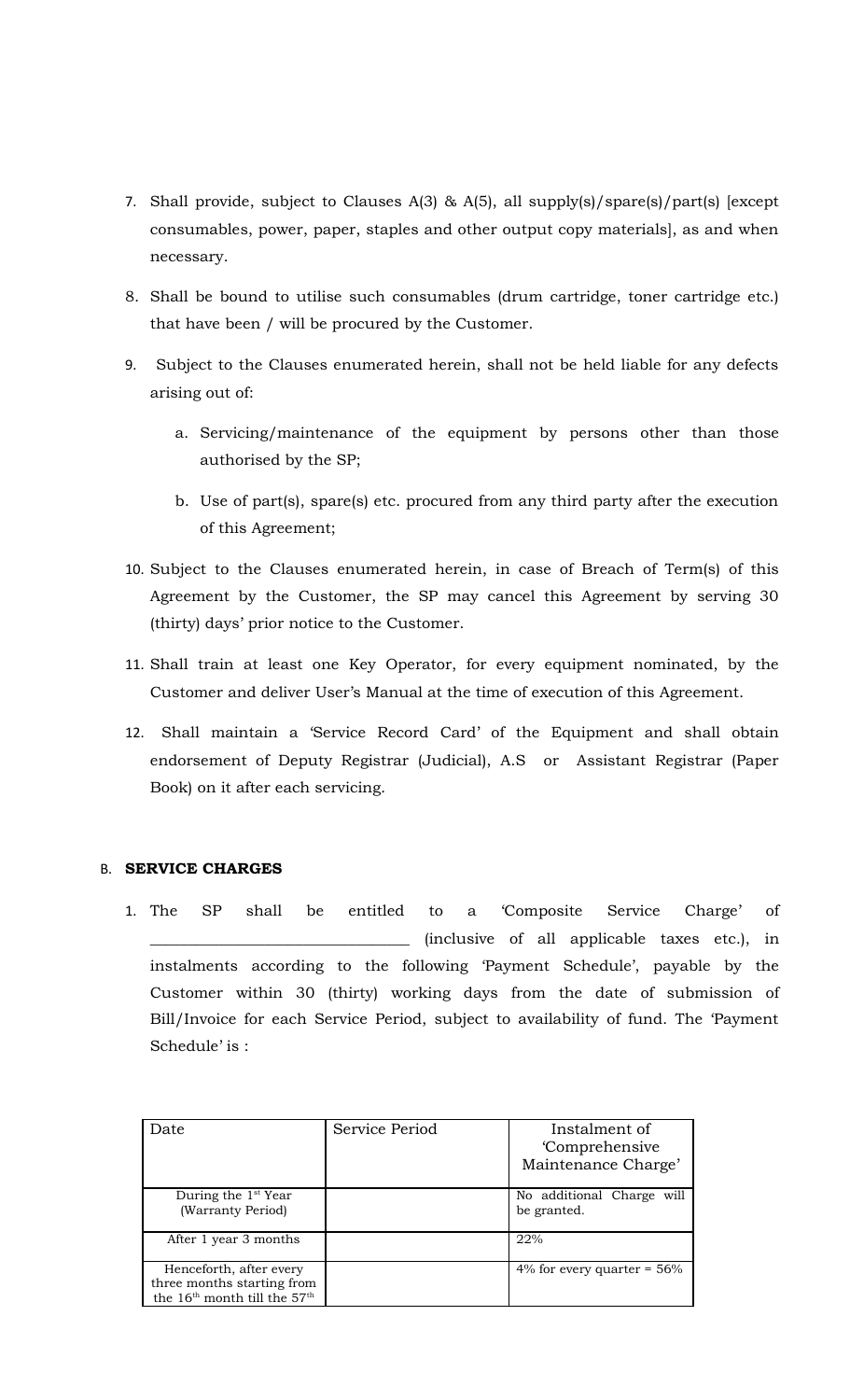| month                       |     |
|-----------------------------|-----|
| After completion of 5 years | 22% |

2. Subject to Clauses  $B(1)$ ,  $D(3)$  &  $D(5)$ , the Customer shall not be bound to pay any sort of additional charges on account of any supply(s) or service(s).

#### **C. THE CUSTOMER**

- 1. Shall ensure that the electrical outlets and electrical supply, access way and passage are conducive to proper functioning of the equipment during the currency of this Agreement.
- 2. Notwithstanding anything contained herein, the Customer shall be entitled to realise liquidated damages from the SP, by deducting a minimum of 50% of the amount billed by the latter during any service-period for any or all of its, and/or its authorised person(s), following acts during that particular billing-period:
	- a. Wrong/negligent service(s) or non-attendance(s) to service by violating Terms & Conditions;
	- b. Use such part(s), spare(s) etc, except consumables (toner cartridge, drum cartridge), which is/are either improper, or unsuitable, or counterfeit, or not conforming to the specification(s) approved by OEM;
	- c. Any irregularity, or improper or unsatisfactory activity(s).
	- d. Any act(s) of default and/or any unauthorised alteration etc. to the equipment.
	- e. Any act that tantamount to debar the Customer and/or its employee(s) from utilising the equipment.
- 3. Shall not procure such part(s) and/or spare(s) etc., except consumables, for use in the Equipments from any third party subsequent to the execution of this Agreement.
- 4. Subject to Clause C(3) above, shall ensure that such spare(s), part(s) etc. that are/will be supplied by the SP after the execution of this Agreement shall only be used in the Equipment.
- 5. Shall be entitled to cancel this Agreement, for any or all of the reasons depicted in Sub-Clauses (a) to (e) of Clause C(2) or in case of Breach of Term(s) of this Agreement by the SP, at any point of time by serving 30 (thirty) days' prior notice to the SP at its registered address.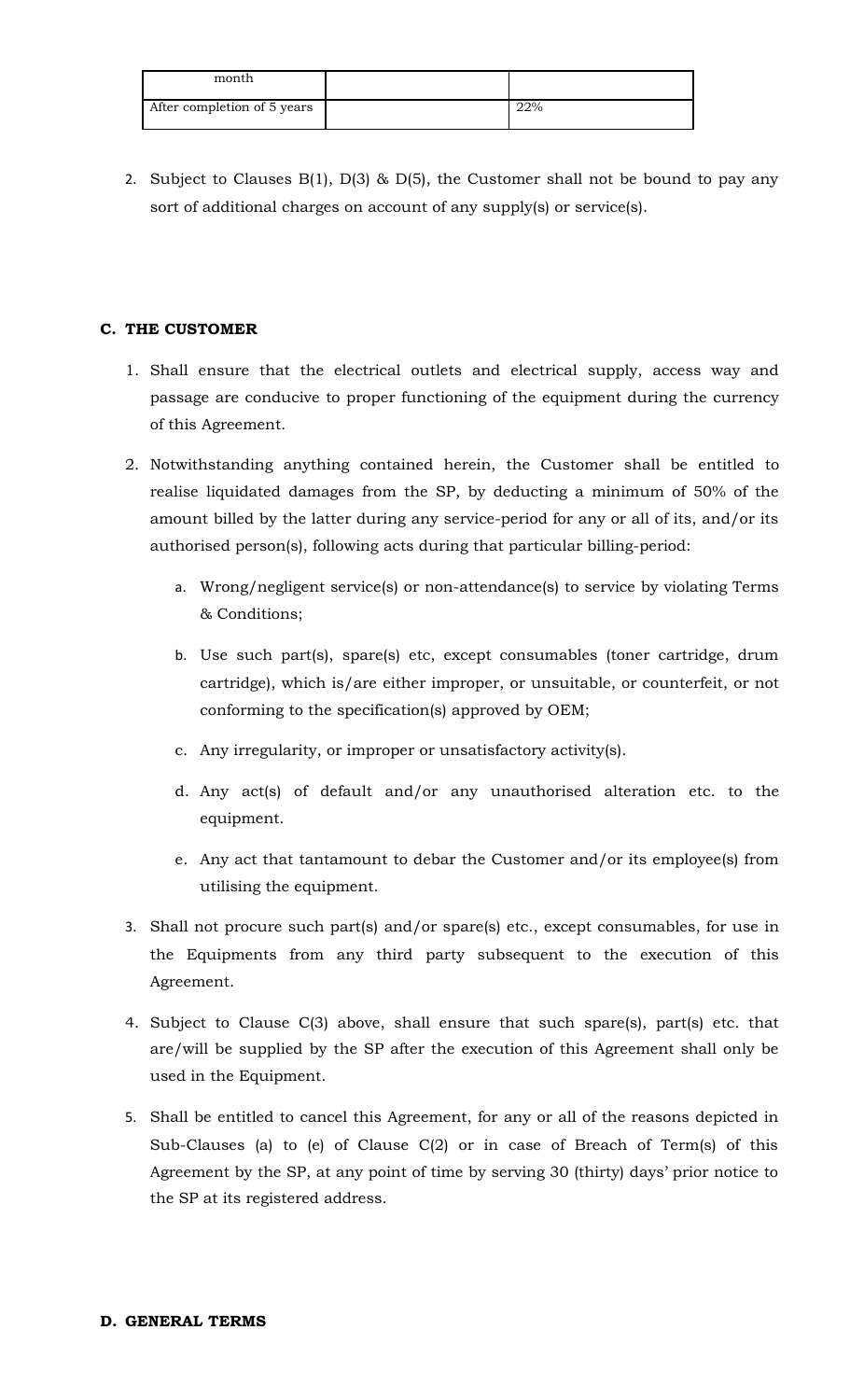- 1. This Agreement will come into force on and from \_\_\_\_\_\_\_\_\_ and shall, unless terminated earlier in accordance with the terms appearing herein, continue to be in force till
- 2. The repair/servicing etc. would be carried out in the premises of the Court.
- 3. 'Service' will include, amongst other means of proper maintenance of the equipments, regular cleansing – both wet & dry- of the equipments and installation of toner/drum cartridges/units, if considered necessary by the Customer.
- 4. If, during the subsistence of this Agreement, the SP is of the opinion that the Equipment requires workshop-repair, it may, after due inspection of the Equipment, submit to the Customer its recommendation with estimate for workshop-repair and estimated time for completion of the same in writing. If the Customer does not disapprove of the same in writing within 7 (seven) days from its receipt of such recommendation, the SP shall arrange for workshop-repairing of the Equipment on the agreed terms and conditions. Upon satisfactory completion of such workshop-repair, the SP shall submit its bill and the amount due will be payable within a reasonable period of time, subject to availability of fund.
- 5. The Customer may engage and/or appoint any external individual/agency etc of acceptable credibility, to evaluate any servicing of the SP and also to evaluate any Estimate for Workshop-repairing submitted by the SP.
- 6. In case of such repairing dealt in Clause D(3) above, the SP shall provide and install a substitute equipment of more or less same specification and capacity, free of cost, for use of the Customer during such period of workshop-repairing.
- 7. The SP shall, under no circumstances, suspend such servicing etc. of the Equipment.
- 8. Subject to Clause D(5), neither the Customer nor the SP will assign this Agreement or any rights or obligations hereunder.
- 9. The SP will not be entitled to vary any of the charges payable by the Customer during the subsistence of this Agreement.
- 10.In case of termination of this Agreement by any of the parties concerned, the Customer shall be obliged to settle the outstanding (if any), after realisation of liquidated damages (if any), within 45 (forty-five) working days from the date of such termination, subject to availability of fund.
- 11. In case of any dispute or difference arising between the parties concerned, the same shall be referred for settlement before the Ld. Purchase Committee presided over by Ld. Registrar General and the venue of such settlement shall be Calcutta High Court.
- 12.Only Courts at Kolkata shall have the jurisdiction in all matters arising out of this Agreement.
- 13.No alteration or amendment of this Agreement will be valid unless signed by both the parties.